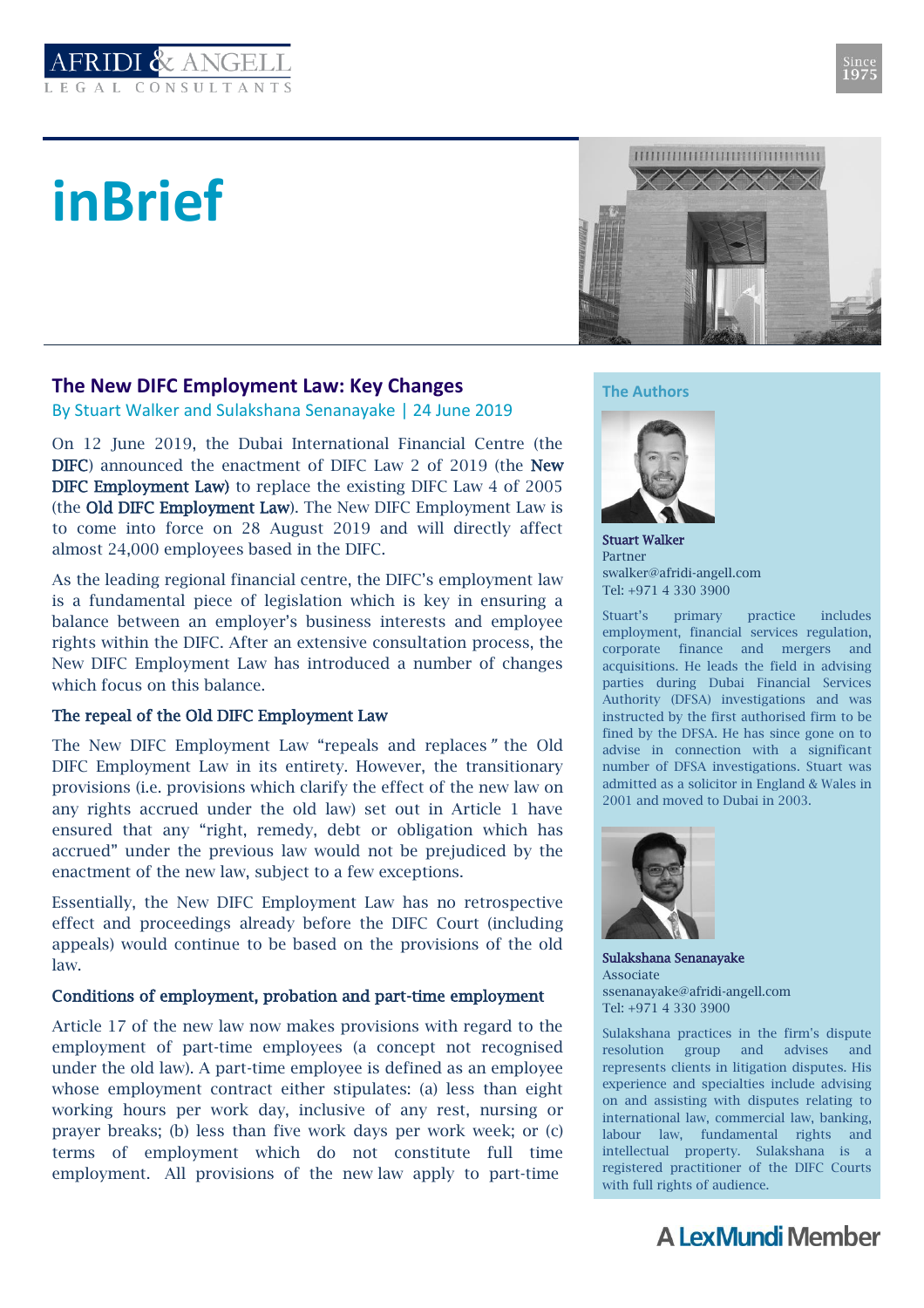employees except for leave entitlements which are to be calculated on a pro rata basis as provided for in Article 17(2).

**AFRIDI & ANGELL** 

Other changes to conditions of employment include the expansion of maternity leave benefits for female employees who adopt a child less than five years old (Article 37(3)), introduction of up to five days of paternity leave for male employees to be taken within a month of the child being born (Article 39) and a reduction of sick pay (Article 35) as follows:

- a) hundred per cent of the employees daily wage for the first ten work days of sick leave taken;
- b) fifty per cent of the employees daily wage for the next 20 work days of sick leave taken; and
- c) no further pay for the remaining maximum sick leave entitlement (60 work days per year).

In terms of Article 11(2), the conditions of employment set out in the New DIFC Employment Law are "minimum requirements" and cannot be waived even by express agreement by the employer and the employee unless such waiver is specifically allowed under the new law. It is possible to agree on conditions that are more favorable to the employee in an employment contract.

One such instance where an employer may change the minimum requirements by express written agreement is the maximum weekly working time of an employee. In terms of Article 22, the employee's maximum working time is 48 hours per week. However, Article 22 allows an employer to increase this limit if the employee consents in writing. Taking into account the mandatory daily rest period (11 hours per day) and the weekly rest period (24 hours per week), an employer may increase the weekly working time up to 78 hours if the employee consents to such increase in writing.

The New DIFC Employment Law has also formally recognised the concept of probation (not specifically recognised under the old law). In terms of Article 14(2)(l), the maximum period of probation which a new employee may be subject to is six months. Furthermore, an employee terminated during a probation period is not entitled to a minimum notice period as specified in Article 62(2) and it appears that the New DIFC Employment Law has impliedly recognised that an employee may be terminated without notice during the probation period if such provisions are specifically made in the employment contract.

According to Article 14(3), any amendments to an employment contract must now be in writing and signed by both the employer and employee unless such amendment is of an administrative nature. In case of such an administrative amendment, the employer is required to record the amendment in writing and to give written notice to the employee prior to the amendment taking effect.

#### Non-discrimination and non-victimisation

The New DIFC Employment Law makes extensive provisions relating to non-discrimination and nonvictimisation of employees and remedies for discrimination. Article 59 defines discrimination in wide terms to include both direct and indirect discrimination. New grounds of discrimination introduced under Article 59 of the new law are age, pregnancy and maternity.

Furthermore, Article 60 of the new law prevents an employer from victimising an employee for committing a "protected act". Protected acts include bringing legal proceedings for discrimination against an employer, giving evidence against an employer in a claim for discrimination (whether in an employee's own claim or a third party employee's claim) and making allegations that the employer has committed acts of discrimination or victimisation.

In terms of Article 61, an employee is entitled to bring proceedings against an employer for victimisation or discrimination within six months of such an act taking place. The burden of proof in proving discrimination is on the employee and the court may (a) make a declaration as to the rights of the employee; (b) award compensation which could include compensation for "injured feelings", subject to a maximum amount equivalent to the employee's annual wage; (c) make appropriate recommendations; or (d) order a combination of such remedies.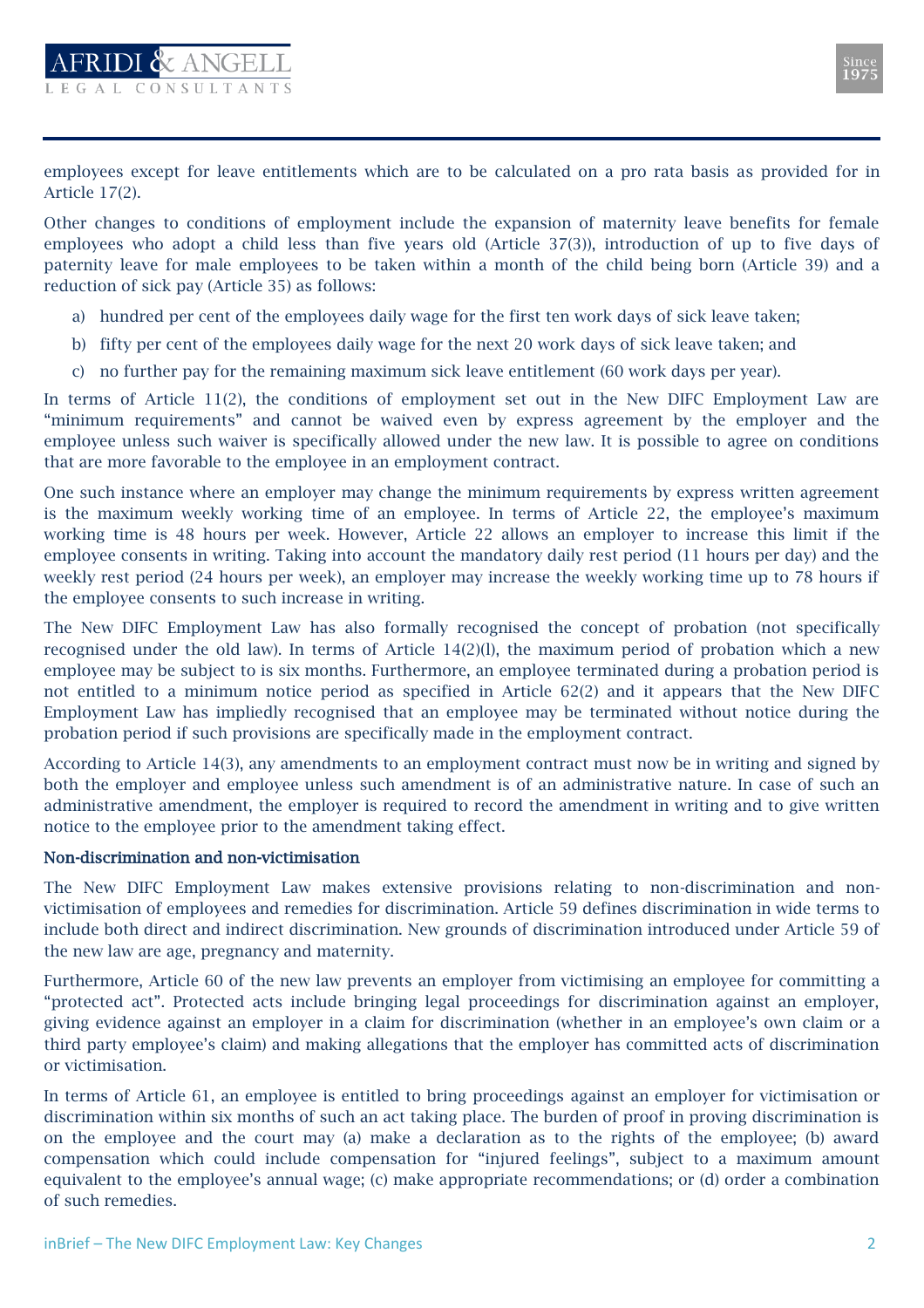



#### Termination of employment and settlements

While termination with notice is largely unchanged from the old law, the New DIFC Employment Law has made a major change to an employee's entitlements upon termination for cause (i.e. termination without notice for misconduct). In terms of Article 63(2) of the new law, an employee terminated for cause would still be entitled to gratuity payments which could have been withheld under the old law. Accordingly, the only retention that an employer could make when terminating an employee for cause is notice pay.

The New DIFC Employment Law does not expressly recognise the concepts of constructive termination (termination where an employee is forced to resign) or unfair dismissal (termination with notice for unfair reasons) and the DIFC Court has previously held that it would not intervene to introduce these concepts by judicial intervention unless statute specifically makes appropriate provisions in that regard.

Furthermore, the new law appears to have expressly recognised the ability to enter into employment settlement agreements. In terms of Article 11(2)(b), an employee may waive any right, remedy, obligation, claim or action under the new law by entering into a written agreement with their employer to terminate their employment or resolve any dispute. In entering into such agreements, the employee must warrant that the employee was given an opportunity to receive independent legal advice on the terms and effect of the agreement from a legal practitioner registered as a Part 1 or Part II practitioner in the DIFC Academy of Law's register of legal practitioners.

#### Article 18 penalties

Another change which the New DIFC Employment Law has introduced, perhaps to balance the benefit granted to employees in awarding of gratuity when terminating an employee for cause, is the limitation of Article 18 penalties under the old law. In terms of Article 18(2) of the old law, an employer was liable to pay an employee a penalty equivalent to the last daily wage for each day the employer is in arrears or any amount (even one dirham) owing to an employee upon his termination.

Practically, the Article 18 penalties were applied inconsistently by the DIFC Courts in claims by employees challenging termination for cause (where the employer withholds gratuity and notice pay) leading to judgements where Article 18 penalties amounted to a substantial portion of the judgement amount. In certain cases, the court applied Article 18 penalties for the entire period from the date of termination of the employee to the date of judgement, without considering that (a) an employee had waited for a substantial period of time before bringing a claim; or (b) Court proceedings often took many months to complete.

In terms of Article 19(4) of the new law, in awarding Article 18 penalties (now Article 19 penalties), the court must discount (a) the time period in which a dispute is pending before a Court; and (b) the employee's unreasonable conduct which is the material cause of the employee failing to receive any amounts due from the employee. Afridi & Angell is currently canvassing an appeal from a decision of the DIFC Small Claims Tribunal where Article 18 penalties were applied to almost an eight-month period. The appeal is based on the unfairness caused to employers by such an application of penalties which has now been recognised by the changes made to the new law.

Furthermore, Article 19 penalties cannot be awarded if the amount withheld by the employer as held by the court is not in excess of the employee's weekly wage.

#### Recruitment costs

In terms of Article 21(2) of the New DIFC Employment Law, an employer is prevented from recouping any costs or expenses incurred in employing an employee from such employee during the course of employment. However, according to Article 21(3), an employer may now recoup such costs from an employee if an employee terminates their employment contract (ex. by resignation), within a period of six months from the employee's date of commencement of employment.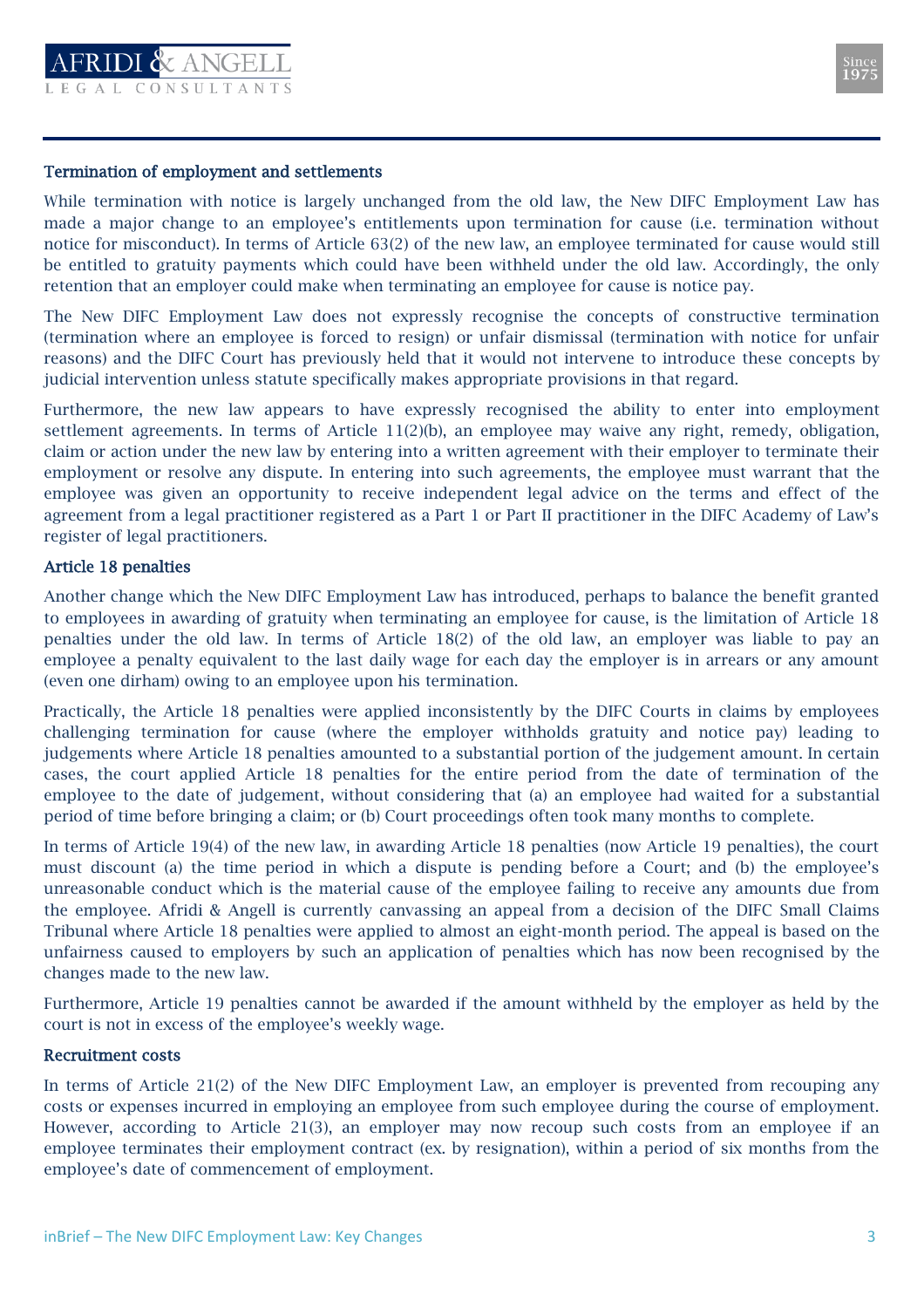



Accordingly, an employee may now be liable to repay the employer for any fees charged by a recruitment firm or head-hunter (common in the DIFC) if the conditions set out in Article 21(3) are met.

## Time limitation for employment claims

Yet another important and timely change brought about by Article 10 of the New DIFC Employment Law is the introduction of a six-month time limitation for employment claims starting from the date of termination of an employee. This time limitation comes into effect on 28 August 2019.

The introduction of a time limitation for employment claims will bring comfort to many DIFC employers. There have been cases before the DIFC Courts where ex-employees have made claims over twelve months after a termination occurred, exposing the employer to heavy penalties under the Old DIFC Employment Law.

## Application of the New DIFC Employment Law and secondment

Article 4 of the New DIFC Employment Law does not, unlike the Old Employment Law, limit its application to employees based within or ordinarily working within or from the DIFC. In terms of Article 4(1)(b)(ii), an employer who has a place of business in the DIFC (including a branch), may employ an employee under an employment contract subject to the New DIFC Employment Law even if such employee is not based within the DIFC.

Furthermore, Article 4(2)(1) of the New DIFC Employment Law also allows for a seconded employee to be subject to a law other than the New DIFC Employment Law despite such employee being based in the DIFC. For the purposes of this section, the secondment should be recognised by the DIFCA and should be for a temporary basis not longer than 12 months (or other period approved by the DIFCA on exceptional grounds).

#### **Conclusion**

The changes introduced by the New DIFC Employment Law have enhanced the balance between a DIFC employer's legitimate requirements and the need to ensure global employment standards for DIFC employees. Changes to payments upon termination are likely to reduce employment claims proceeding to Court since an employer would not have a real incentive to risk litigation by terminating an employee for cause when the employee could be terminated with notice, especially since the employer can no longer withhold gratuity when terminating for cause. The new enhanced non-discrimination provisions are progressive, yet the practical effects of such provisions are yet to be tested by the courts. ■